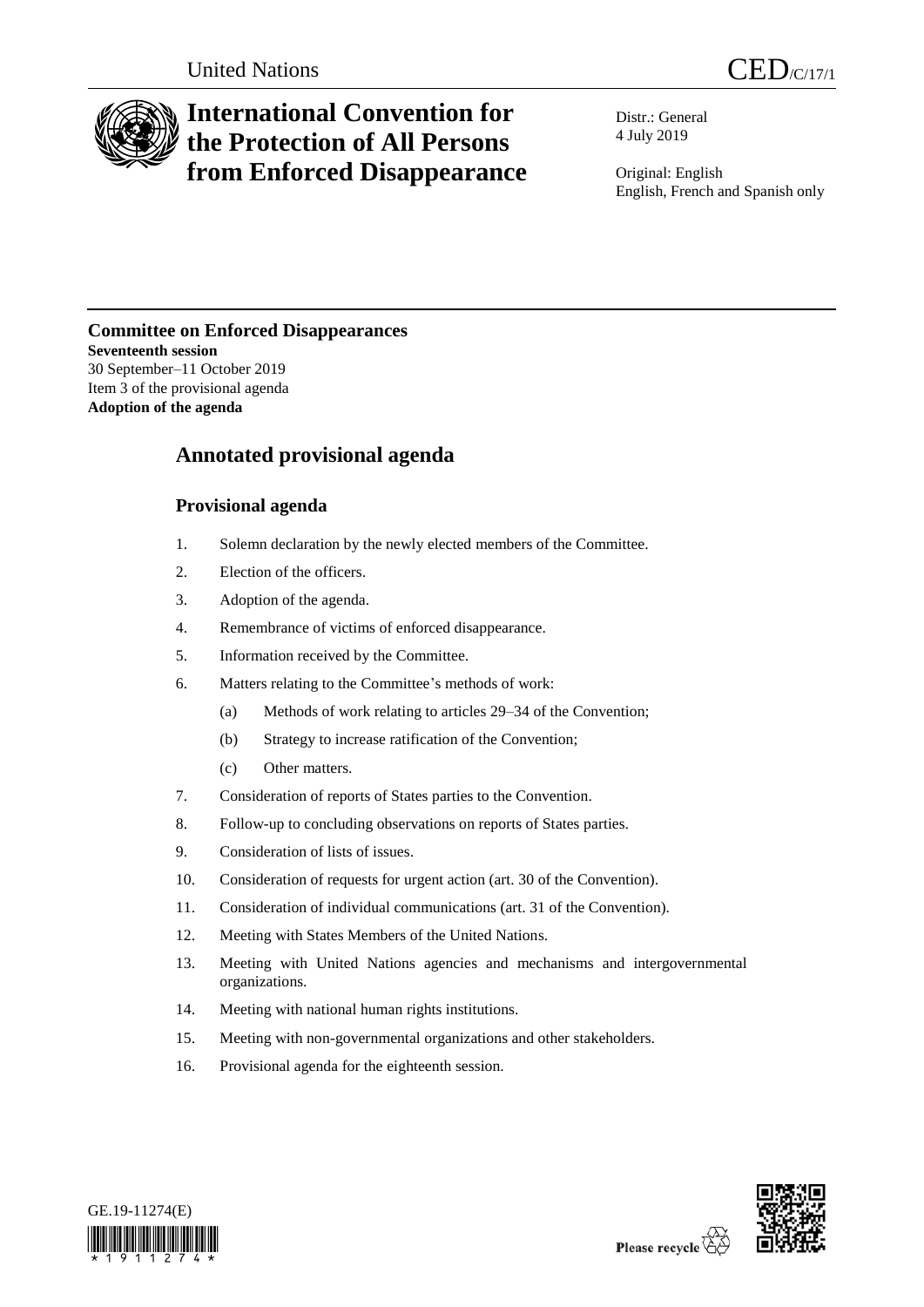#### **Annotations**

#### **1. Solemn declaration by the newly elected members of the Committee**

In accordance with rule 11 of the Committee's rules of procedure, upon assuming their duties, the newly elected members of the Committee will make the following solemn declaration:

"I solemnly declare that I shall perform my duties and exercise my powers as a member of the Committee on Enforced Disappearances independently, objectively, honourably, faithfully, impartially and conscientiously."

#### **2. Election of the officers**

In accordance with rule 15 of the rules of procedure, the Committee will elect from among its members a Chair, three Vice-Chairs and a Rapporteur, with due regard to equitable geographical representation. In electing its officers, the Committee shall also give consideration to appropriate gender balance and, to the extent possible, rotation among members.

#### **3. Adoption of the agenda**

In accordance with rule 8 of the rules of procedure, the first item on the provisional agenda for any session shall be the adoption of the agenda, except for the election of the officers. Under this item, the Committee will consider and adopt the agenda for its seventeenth session.

#### **4. Remembrance of victims of enforced disappearance**

A statement will be read in remembrance of victims of enforced disappearance.

#### **5. Information received by the Committee**

The Committee will consider any information received in relation to articles 33 and 34 of the Convention.

#### **6. Matters relating to the Committee's methods of work**

#### **(a) Methods of work relating to articles 29–34 of the Convention**

The Committee will continue to develop a methodology and working procedures for the implementation of articles 29–34 of the Convention.

#### **(b) Strategy to increase ratification of the Convention**

The Committee will examine the rate at which the Convention is being ratified and discuss strategies to encourage both ratification of the Convention and acceptance of the competence of the Committee under articles 31 and 32 of the Convention.

#### **(c) Other matters**

The Committee will discuss any other matters relating to its methods of work.

#### **7. Consideration of reports of States parties to the Convention**

The Committee will consider the reports of the Plurinational State of Bolivia and Slovakia, submitted pursuant to article 29 (1) of the Convention.

Tentative timetable for the consideration of reports:

Bolivia (Plurinational State of) (CED/C/BOL/1): Tuesday, 1 October 2019 (afternoon) and Wednesday, 2 October 2019 (morning);

Slovakia (CED/C/SVK/1): Wednesday, 2 October 2019 (afternoon) and Thursday, 3 October 2019 (morning).